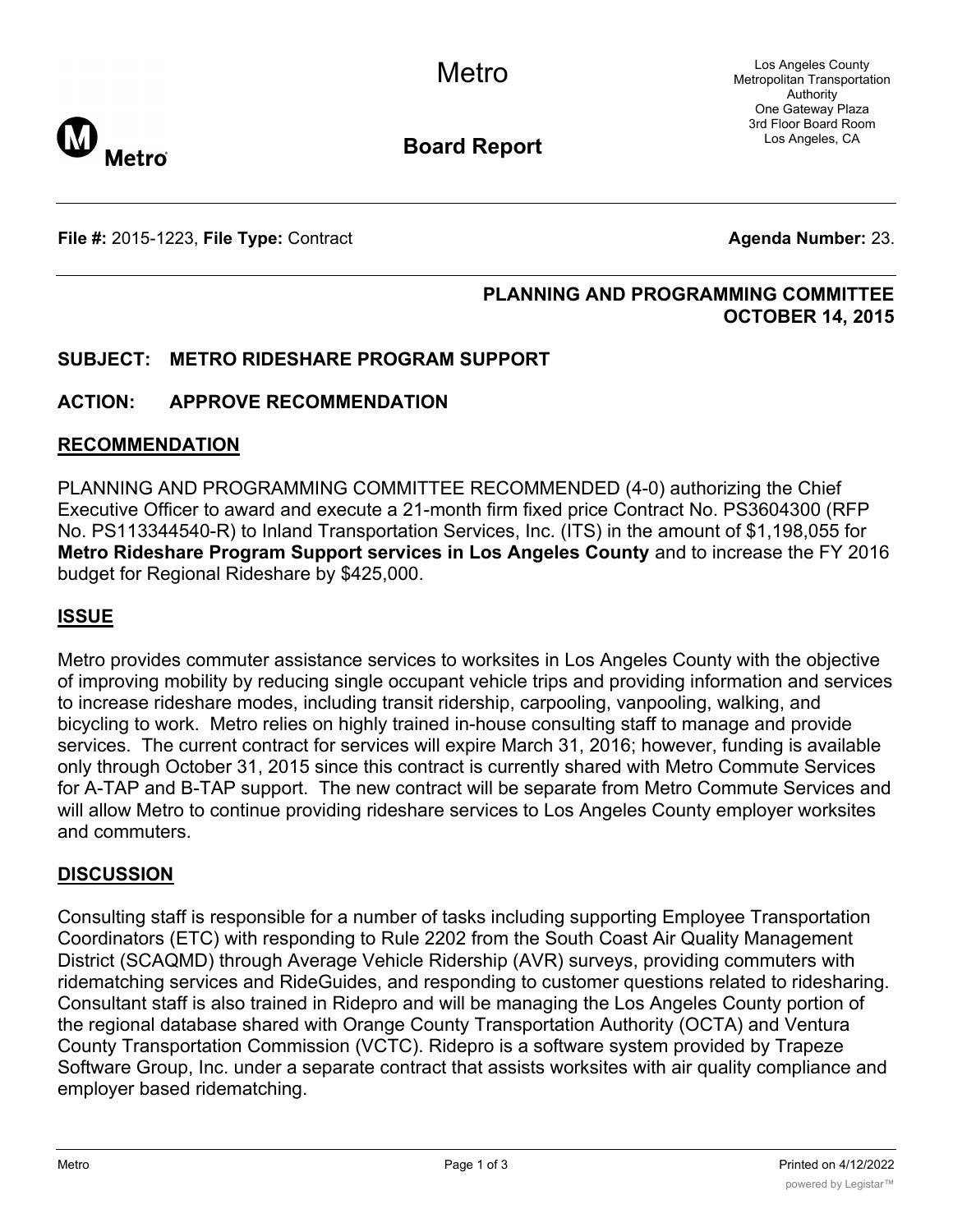#### **File #:** 2015-1223, **File Type:** Contract **Agenda Number:** 23.

In addition, ITS will be responsible for managing Metro's incentive programs which include the regional Guaranteed Ride Home, Metro Rewards, and Go Metro to Work Free. Consulting staff will be actively attending Transportation Management Organization (TMO) and Transportation Management Association (TMA) meetings and other industry events to provide information about the services offered by Metro. Consulting staff will provide support at events that encourage ETC development and training, including workshops, countywide rideshare events, and ETC Briefings.

In addition, the Board is being asked to authorize the CEO to increase the FY 2016 budget for Regional Rideshare by \$425,000 for additional costs related to the award of this contract and for software upgrades required for Ridepro. The additional costs related to the contract are due to increased level of effort for staff and a higher level of oversight requested of the ITS project manager to cover the tasks in the statement of work. The software upgrades required for Ridepro include software modifications resulting from recent changes to Rule 2202 by SCAQMD, as well as upgrades related to an improved ridematch.info website, and improved software capabilities.

### **DETERMINATION OF SAFETY IMPACT**

The Board action will not have a negative impact on the safety of Metro's patrons or employees. The Metro Rideshare Program has demonstrated effectiveness in reducing the number of cars on the road during the peak commute period. This contributes to public safety. Currently, Metro provides support to over 220,000 commuters and 800 worksites in Los Angeles County.

## **FINANCIAL IMPACT**

The FY16 approved budget includes costs for this contract in Cost Center 4540, Project 405547, Task 01.10. The FY 2016 budget includes \$400,000 for the Metro Rideshare Support contract, however this is insufficient since the recommended price is higher than anticipated and has been determined to be fair and reasonable based upon MAS audit findings, an independent cost estimate, cost analysis, technical analysis, and fact finding. The budget for this contract needs to be increased from \$400,000 to \$605,000, which is an increase of \$205,000. In addition, the FY 2016 budget includes \$92,000 for upgrades to Ridepro, however an additional \$220,000 is required for the contract modification. The total budget increase for Regional Rideshare would be \$425,000. The funding source for Regional Rideshare comes from Proposition C 25% sales tax. These funds are from a Regional Rideshare allocation programmed in the Transportation Improvement Program (TIP) pursuant to the Long Range Transportation Plan (LRTP). The Project Manager will be accountable for managing costs during the term of this contract. Since this is a multi-year contract, the Chief Planning Officer will be responsible for budgeting in future years.

### Impact to Budget

The source of funds for this action, Proposition C 25% Streets & Highway, is not eligible to fund bus and rail operating and capital expenditures.

### **ALTERNATIVES CONSIDERED**

The Board can choose not to authorize the CEO to award this contract to ITS and not to increase the